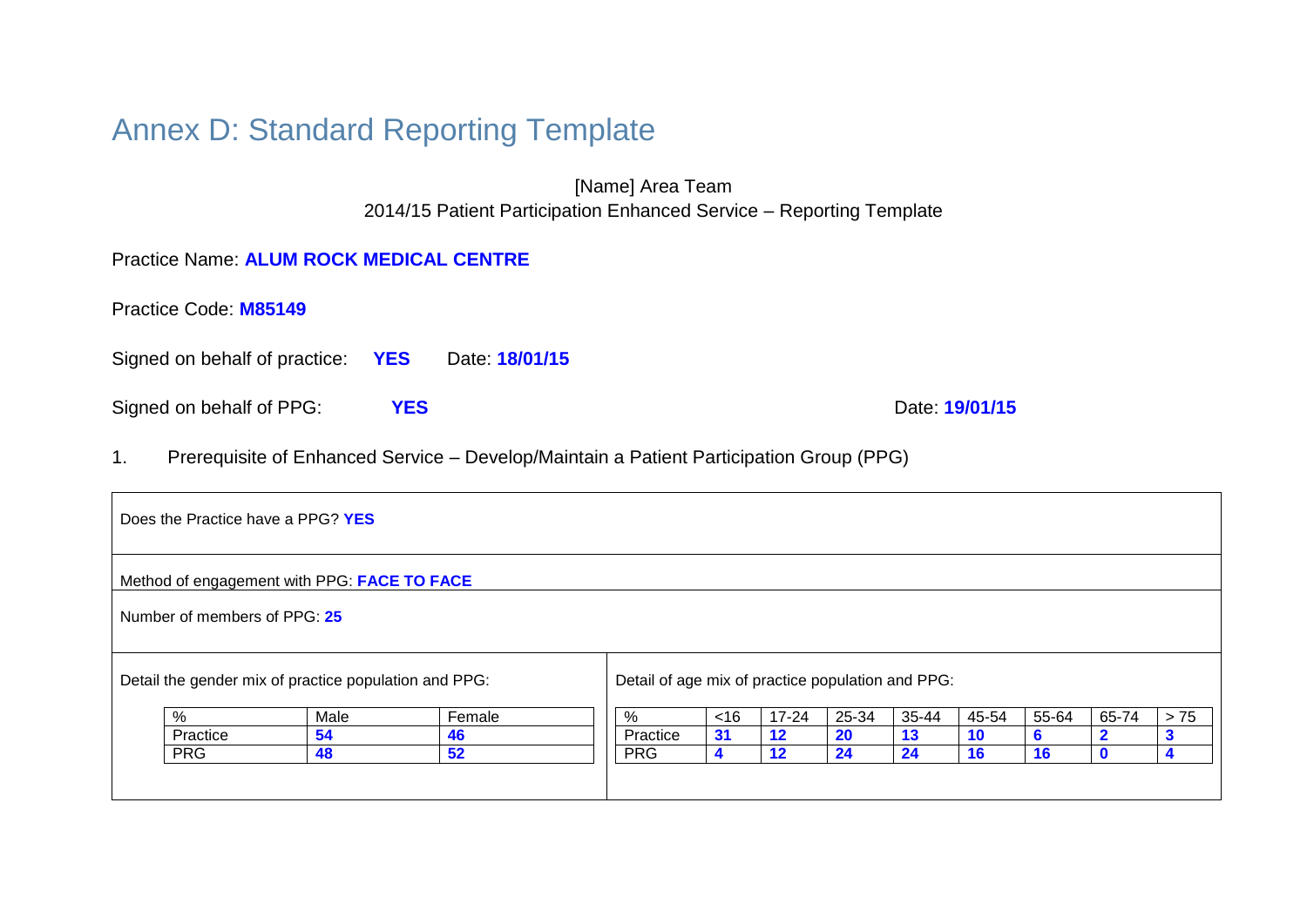Detail the ethnic background of your practice population and PRG:

|            |                |       | White                       |                | Mixed/ multiple ethnic groups |                         |                 |                |  |
|------------|----------------|-------|-----------------------------|----------------|-------------------------------|-------------------------|-----------------|----------------|--|
|            | <b>British</b> | Irish | Gypsy or Irish<br>traveller | Other<br>white | White &black<br>Caribbean     | White &black<br>African | White<br>&Asian | Other<br>mixed |  |
| Practice   | 0.06           |       |                             |                | 0.07                          | 0.2                     | 0.04            |                |  |
| <b>PRG</b> |                |       |                             |                |                               |                         |                 |                |  |

|            | Asian/Asian British |           |             |         |                | Black/African/Caribbean/Black British |            |                       |      | Other        | Not Stated        |
|------------|---------------------|-----------|-------------|---------|----------------|---------------------------------------|------------|-----------------------|------|--------------|-------------------|
|            | Indian              | Pakistani | Bangladeshi | Chinese | Other<br>Asian | African                               | Caribbean  | Other<br><b>Black</b> | Arab | Anv<br>other | <b>Not Stated</b> |
| Practice   | 0.6                 | 88.9      | 1.3         |         |                | $\bf{0.3}$                            | <b>U.1</b> |                       |      | 0.2          | 0.4               |
| <b>PRG</b> |                     |           |             |         |                |                                       |            |                       |      |              |                   |

Describe steps taken to ensure that the PPG is representative of the practice population in terms of gender, age and ethnic background and other members of the practice population:

**We took a very proactive approach in recruiting members for the PPG. Posters were displayed at reception and a link placed on the surgery website explaining about the PPG group and included forms to apply to join the Patient Participation group. These initial methods provided slow uptake, which necessitated active recruitment by reception and clinical staff, directly asking patients if they would be interested. This method yielded a fairly broad and representative sample of patient population from which to set up the PPG group. The drive to further expand and encourage further enrolment through all identified methods will remain ongoing. Anyone who registers interest to the PPG will be invited to meetings without discrimination.**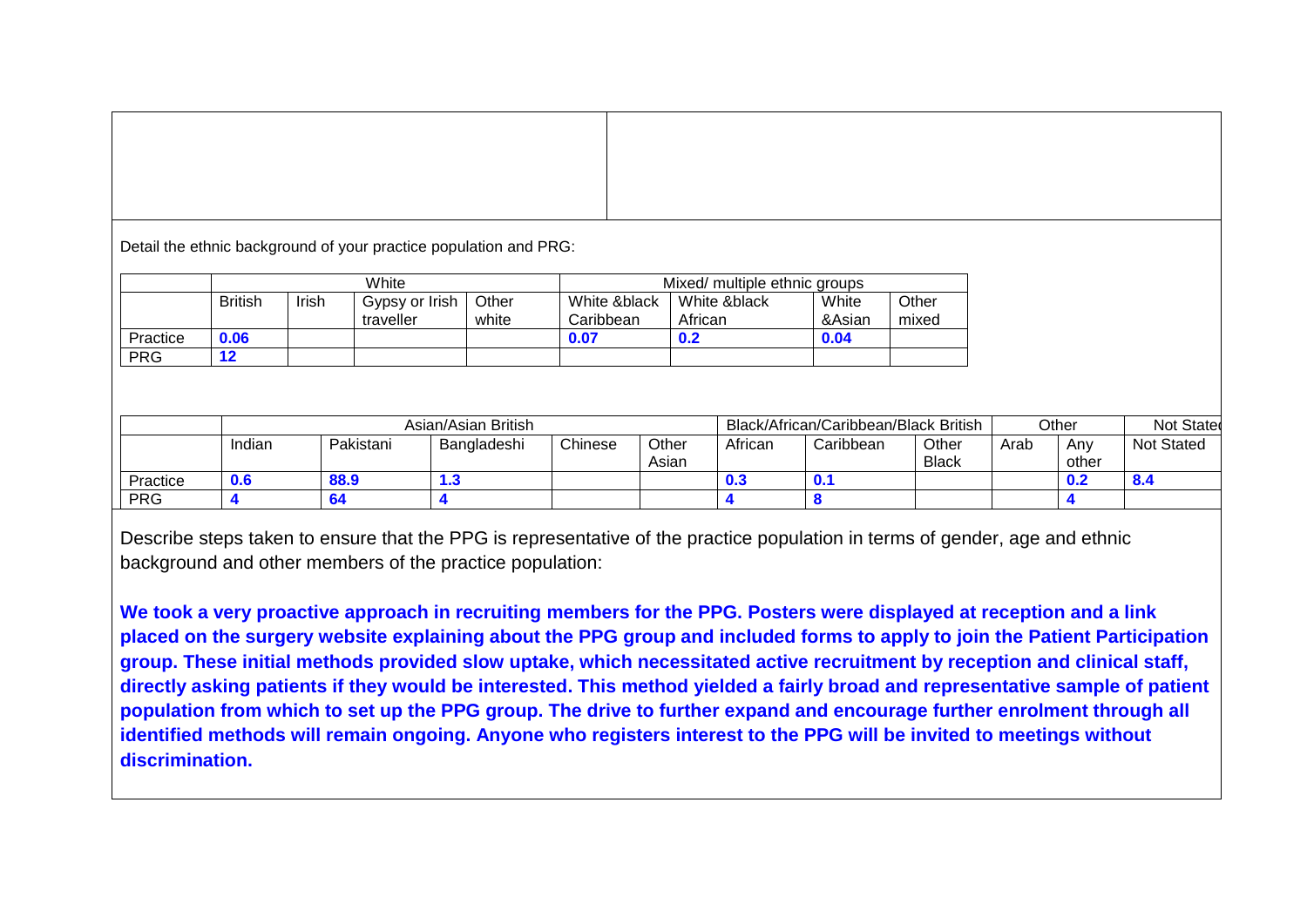Are there any specific characteristics of your practice population which means that other groups should be included in the PPG? e.g. a large student population, significant number of jobseekers, large numbers of nursing homes, or a LGBT community? YES/NO

If you have answered yes, please outline measures taken to include those specific groups and whether those measures were successful:

**The demographic breakdown of the practice population reveals a greater number of registered younger patients (<16 years). As these include babies, infants, and young school attending patients who would not be able to participate, we encourage parents to represent them. As such we have a higher than practice average representation of 26 years plus that include parents of under 16yr olds. Our meetings are conducted in English as well as Urdu for the benefit of the non-English speakers in our PPG. As the practice population has a significant number of patients who are unable to read or use computers the group decided against a virtual group. We also have a few patients with learning difficulties in our PPG membership who prefer the face to face format.**

# 2. Review of patient feedback

Outline the sources of feedback that were reviewed during the year: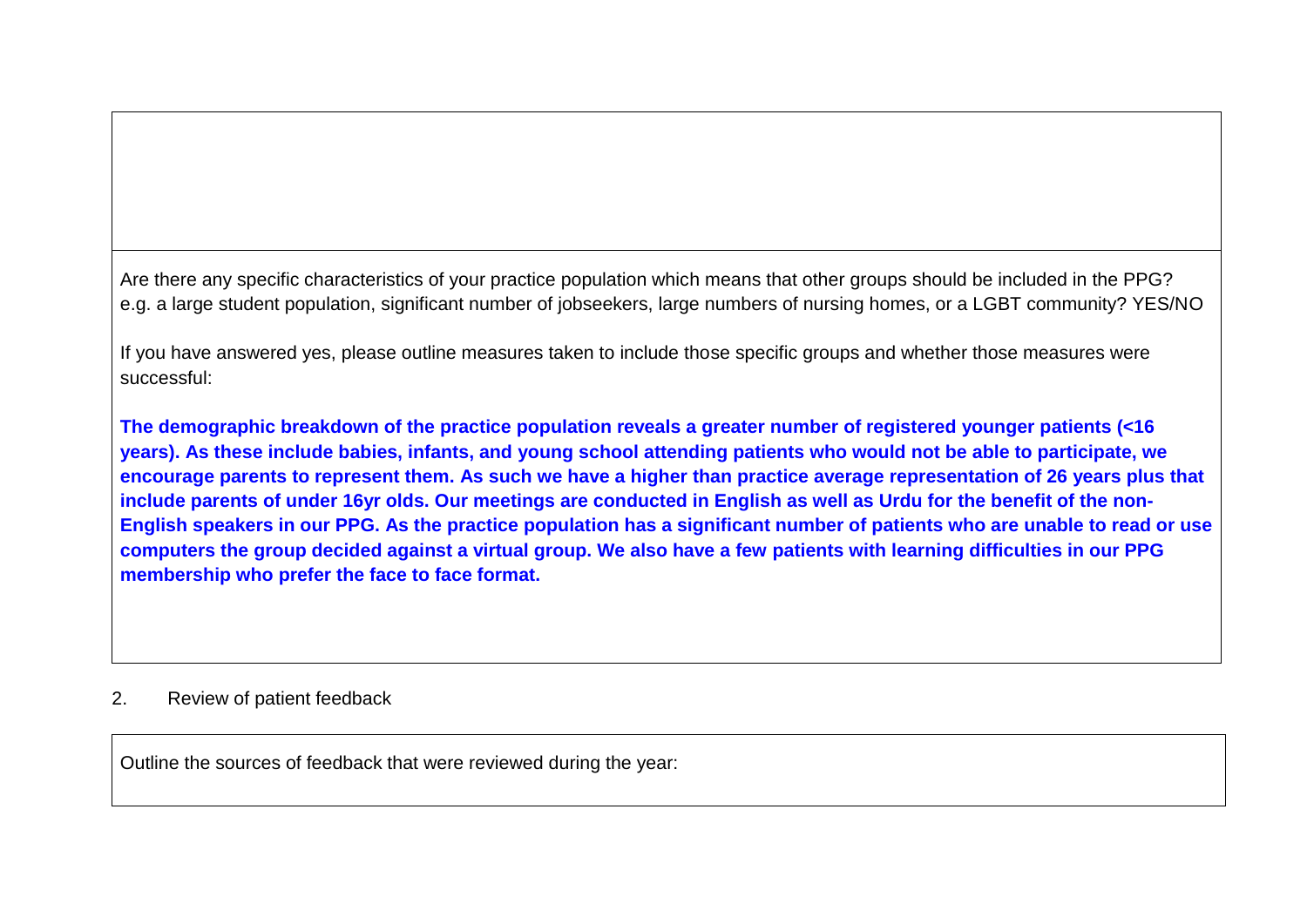**In House Practice Complaints & Feedback Register NHS Choices website anonymous coments National GP Patient Survey report Feedback from PPG Members**

How frequently were these reviewed with the PRG?

**6 monthly**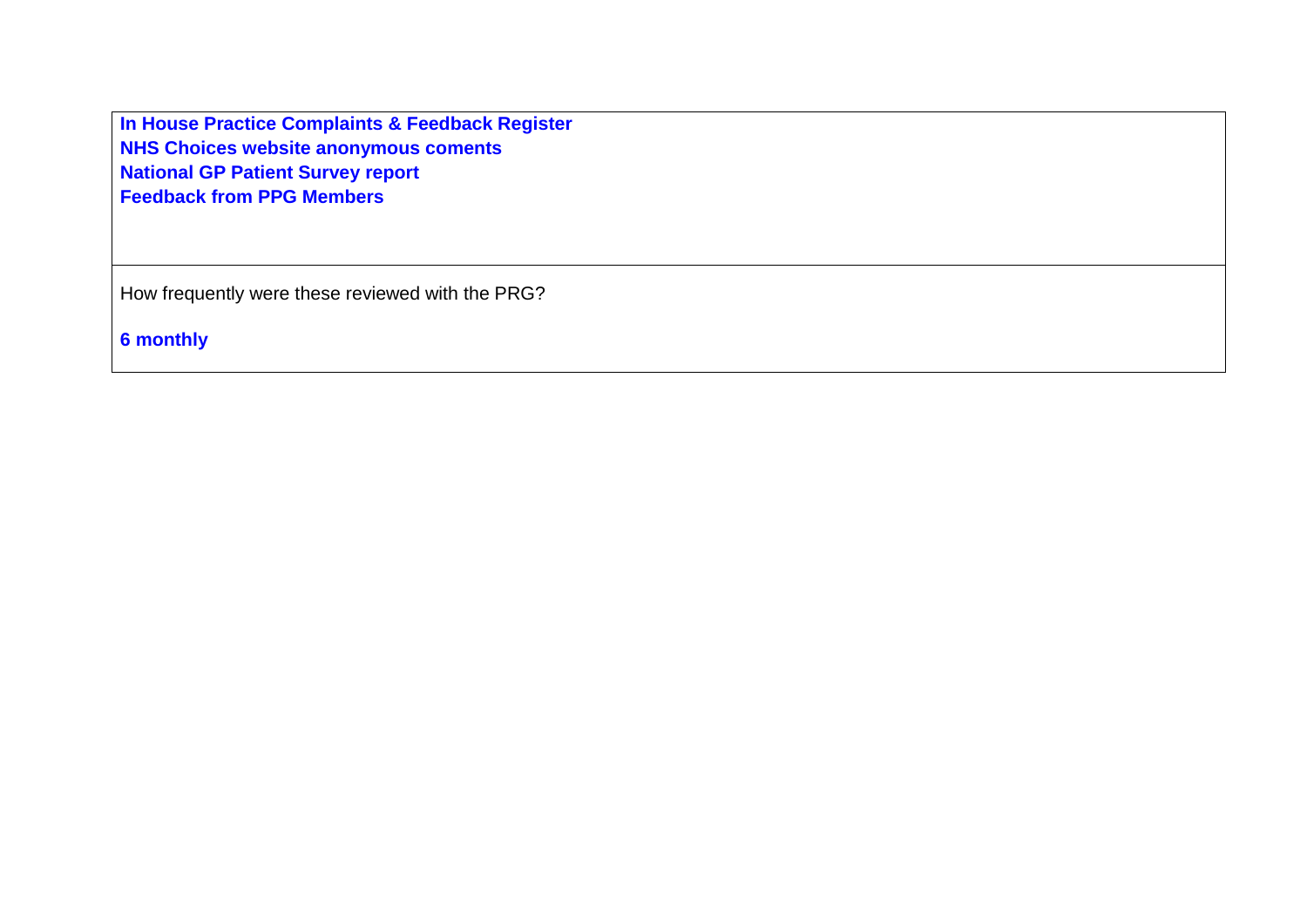3. Action plan priority areas and implementation

### Priority area 1

Description of priority area:

**Single sex toilet facilities**

**Previously we had mixed toilet facilities. However, feedback from the PPG suggested that due to patient preference and also cultural reasons, some patients would prefer the practice to provide separate unisex toilet facilities** 

What actions were taken to address the priority?

**Previous mixed toilet facilities converted to 'mens' only and the previous wheelchair access toilet facilities converted to 'ladies' as well as for patients with wheelchairs of both sexes.**

Result of actions and impact on patients and carers (including how publicised):

**Many patients who previously did not feel comfortable using the toilet facilities now do.** 

**Toilet facilities have clear signposts to indicate male/female/wheelchair access.**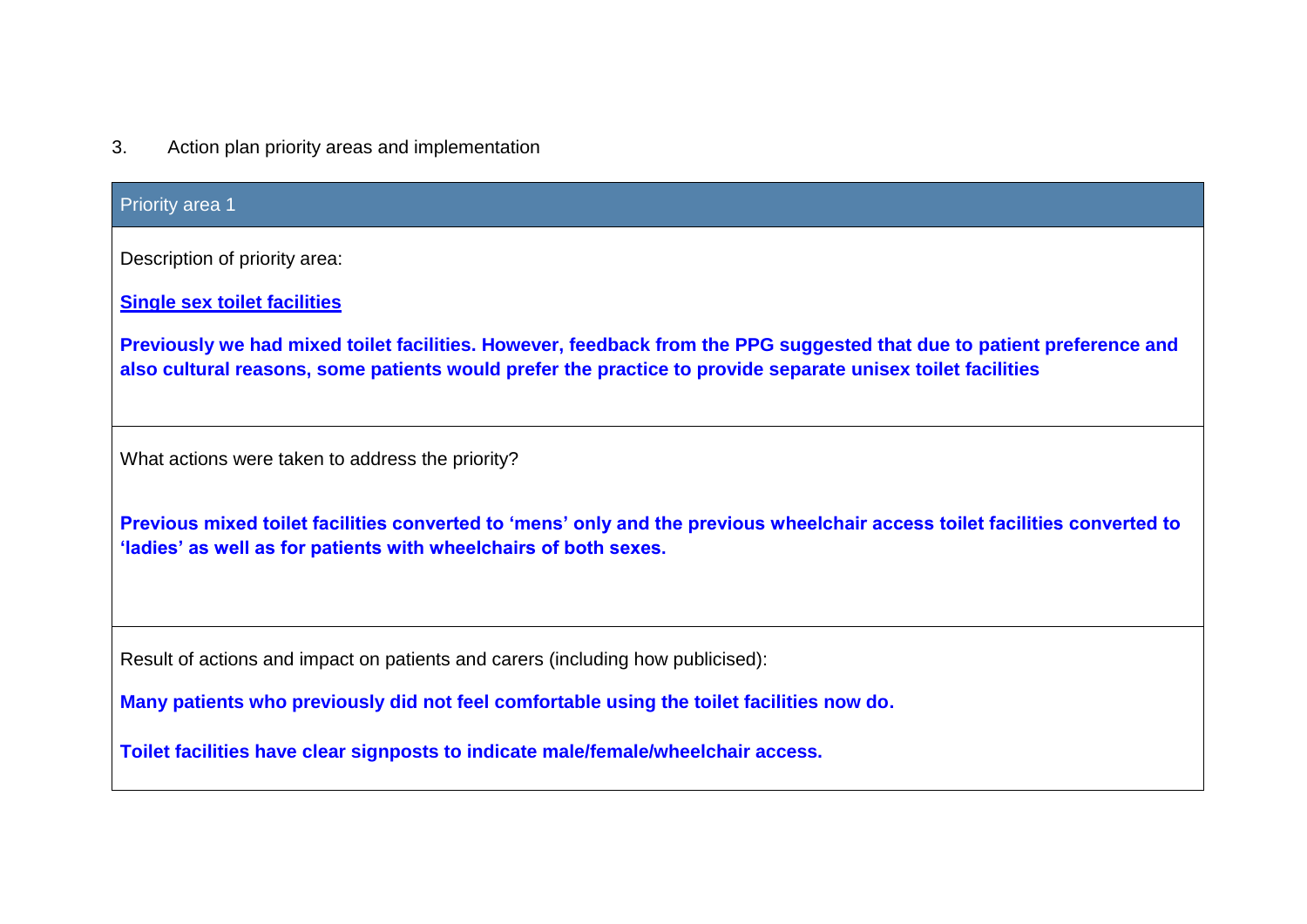**Both toilet facilities have baby changing facilities**

**All this information is available on the PPG report on the surgery website as well as waiting room notice board**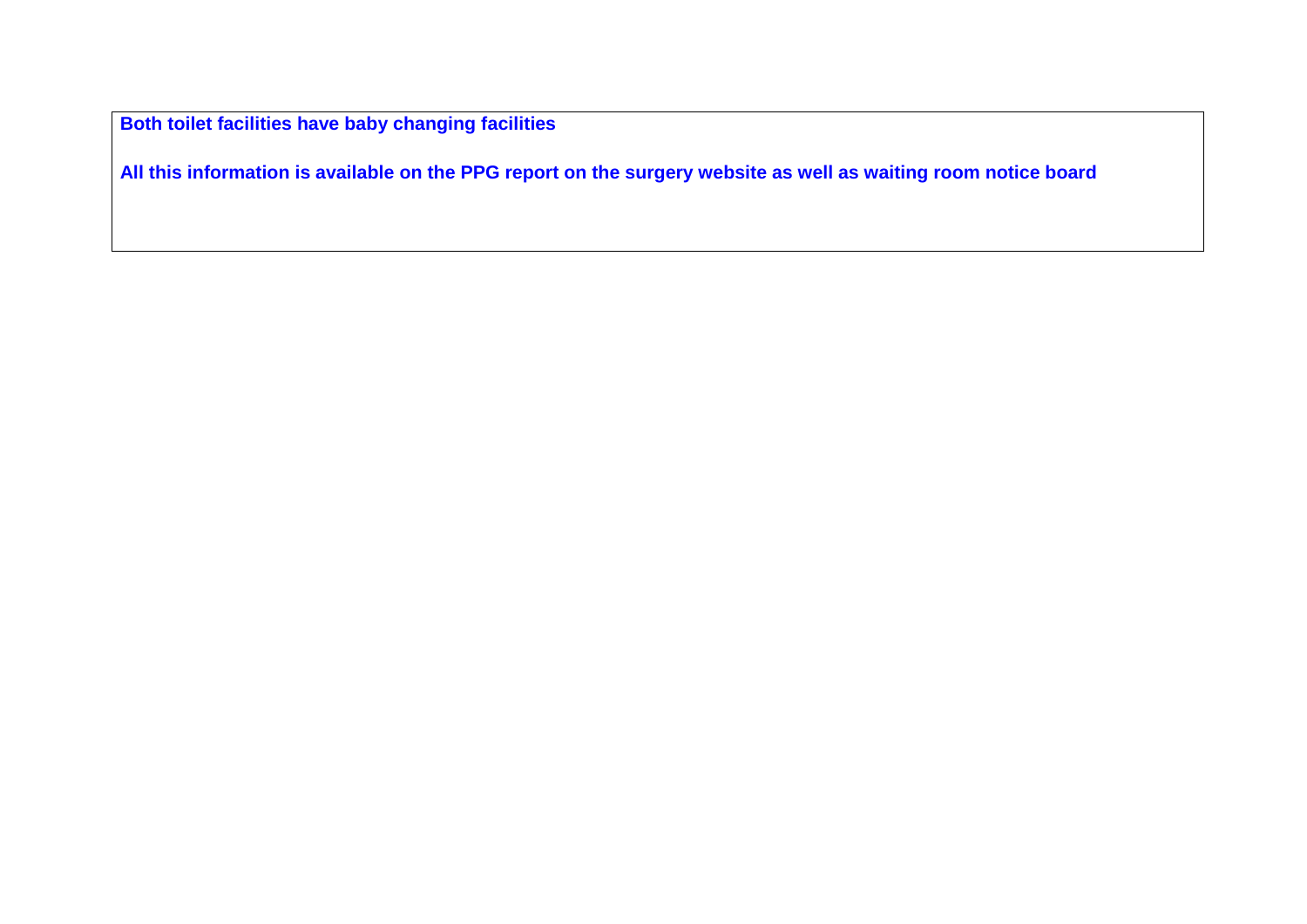#### Priority area 2

Description of priority area:

**Improve Telephone Access**

**Patient feedback from the PPG indicated that sometimes patients would have to wait longer than they would like for their telephone call to be answered, especially during busy periods.**

What actions were taken to address the priority?

**We added an additional telephone line in the reception so that there are now three telephone lines instead of two staffed by receptionists.**

**We also encourage patients to use online booking services to ease the pressure on the phone lines**

Result of actions and impact on patients and carers (including how publicised):

**Patients are able to access surgery by telephone faster. The improved telephone access has been mentioned in the PPG minutes and report which is published on our website. Online booking facility is advertised on our noticeboards**

**All this information is available on the PPG report on the surgery website as well as waiting room notice board**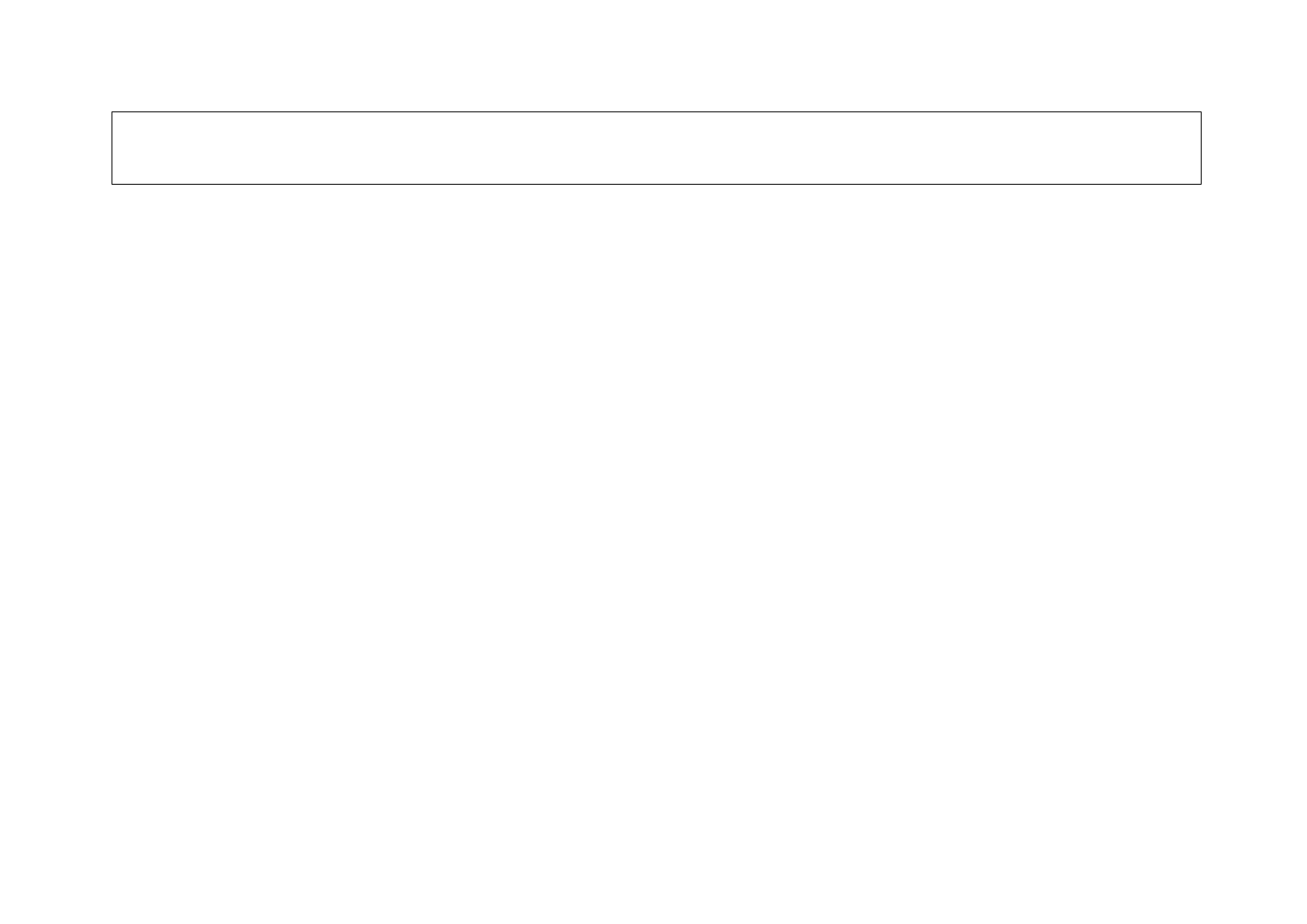| <b>Priority area 3</b>                                                                                                                                                                     |
|--------------------------------------------------------------------------------------------------------------------------------------------------------------------------------------------|
| Description of priority area:                                                                                                                                                              |
| <b>Car Parking Facilities</b>                                                                                                                                                              |
| PPG members felt finding car park spaces near the surgery could prove difficult at times.                                                                                                  |
| What actions were taken to address the priority?                                                                                                                                           |
| We have provided information on surgery website on how to access the rear staff car park. Due to the limited number of<br>spaces, we ask that this only be used in emergency situations.   |
| We are also currently liaising with local council to investigate into whether they could provide disabled only parking<br>space on the road immediately outside the surgery.               |
|                                                                                                                                                                                            |
| Result of actions and impact on patients and carers (including how publicised):                                                                                                            |
| Ongoing discussons with the council with regards to providing disabled parking spaces immediately outside the<br>practice. Access to rear staff car park is displayed on practice website. |
| All this information is available on the PPG report on the surgery website as well as waiting room notice board                                                                            |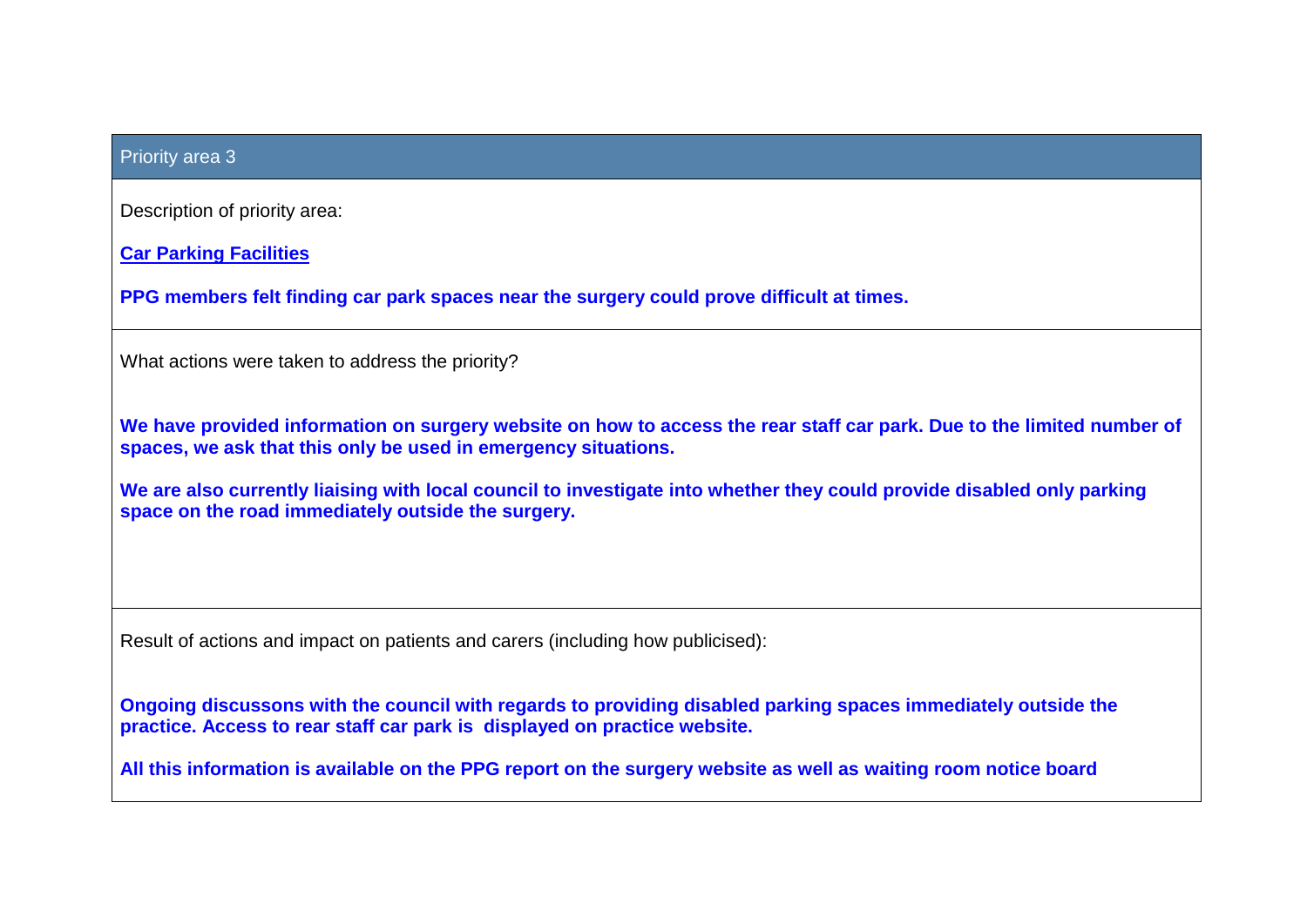#### Progress on previous years

If you have participated in this scheme for more than one year, outline progress made on issues raised in the previous year(s):

- **Increased patient awareness of practice website and updated information leaflet through putting up poster displays in the waiting areas.**
- **Increased patient awareness of the ability to book appointments or request repeat prescriptions online by putting up poster displays in the waiting areas and delivering information through the post.**
- **Increased patient awareness of how to access their medical records – by having the procedure posted on our website, as well as made available at reception and educated both reception and clinical staff on the policy and process for managing 'access to records' requests.**
- **Provided feedback on patient survey results to doctors who have adapted their approach with regards to regarding explaining referral processes and options relating to treatments and treatment locations**
- **Published survey results on our practice website and a paper copy on display board in reception area.**